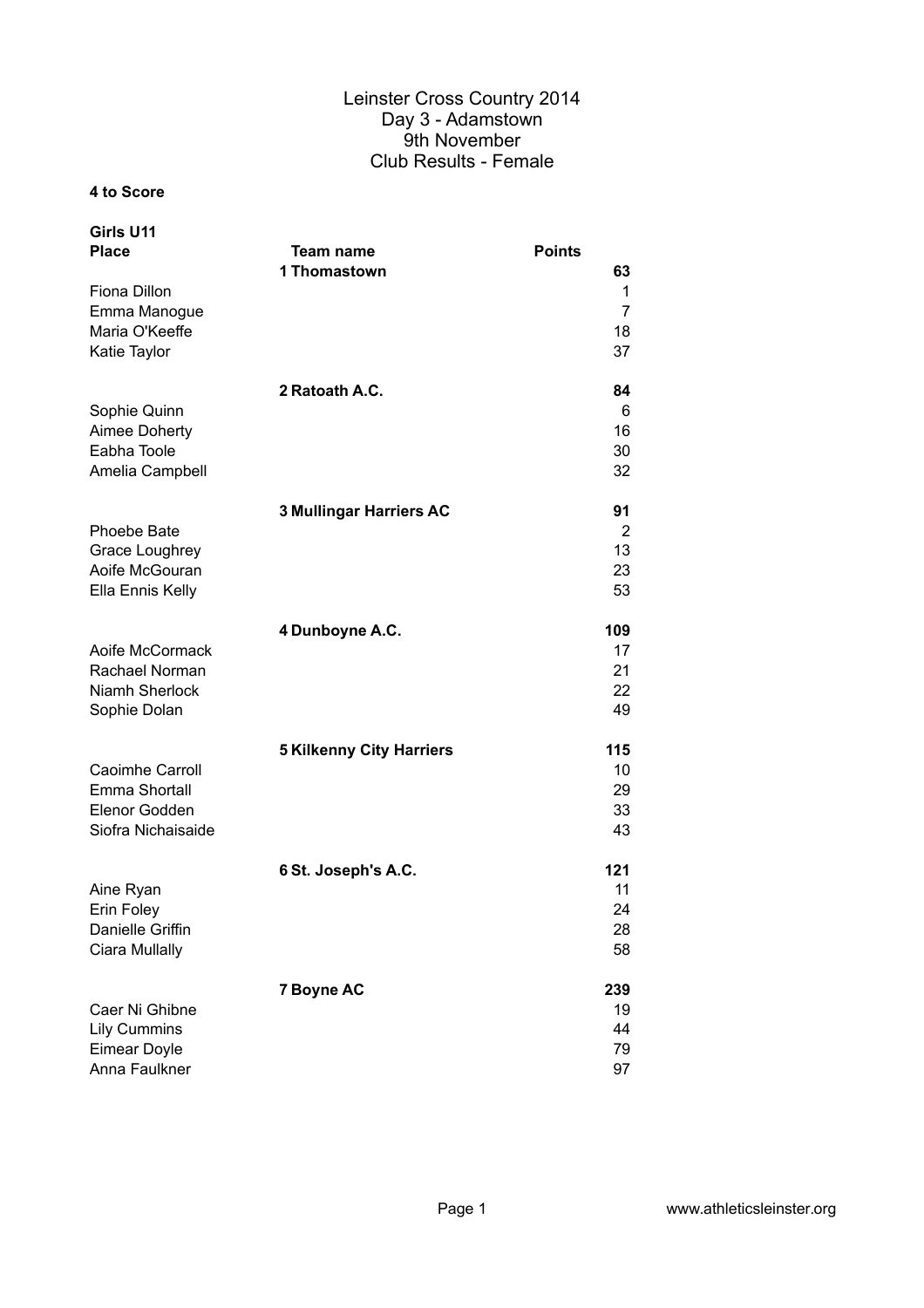|                       | 8 United Striders A.C.     | 250 |
|-----------------------|----------------------------|-----|
| Leona Berry           |                            | 12  |
| Ciara Murphy          |                            | 64  |
| Aisling Ryan          |                            | 80  |
| Eidha Cullen          |                            | 94  |
|                       | 9 D.M.P. A.C.              | 262 |
| Claragh Keane         |                            | 14  |
| <b>Rachel Gregg</b>   |                            | 55  |
| Megan Murray-Byrne    |                            | 92  |
| Aoife Cullen          |                            | 101 |
|                       | <b>10 Naas A.C.</b>        | 274 |
| Pia Hayes             |                            | 57  |
| Ciara Moxom           |                            | 65  |
| <b>Gillian Reilly</b> |                            | 74  |
| Michelle Cashman      |                            | 78  |
|                       | 11 Na Fianna A.C.          | 282 |
| Nora Clarke           |                            | 20  |
| <b>Erin Farrell</b>   |                            | 62  |
| Aine McCauley         |                            | 85  |
| Ella Fahey            |                            | 115 |
|                       | 12 Ardee & District A.C.   | 296 |
| <b>Hallie Sands</b>   |                            | 38  |
| <b>Ruth Gillespie</b> |                            | 66  |
| Eireann Hoey          |                            | 90  |
| Ava McNally           |                            | 102 |
|                       | 13 Tullamore Harriers A.C. | 334 |
| Claire Bracken        |                            | 51  |
| <b>Katie Galvin</b>   |                            | 81  |
| <b>Emily Molloy</b>   |                            | 88  |
| Molly Dunne           |                            | 114 |
|                       | 14 Clane A.C.              | 370 |
| Aine Maguire          |                            | 40  |
| Maebh Maguire         |                            | 91  |
| Abi Coghlan           |                            | 98  |
| Sarah Millea          |                            | 141 |
|                       | 15 Barrow Valley A.C.      | 370 |
| Jenny Sawyer          |                            | 15  |
| Siofra O Neill        |                            | 82  |
| Amber Kirby           |                            | 128 |
| Leah Connolly         |                            | 145 |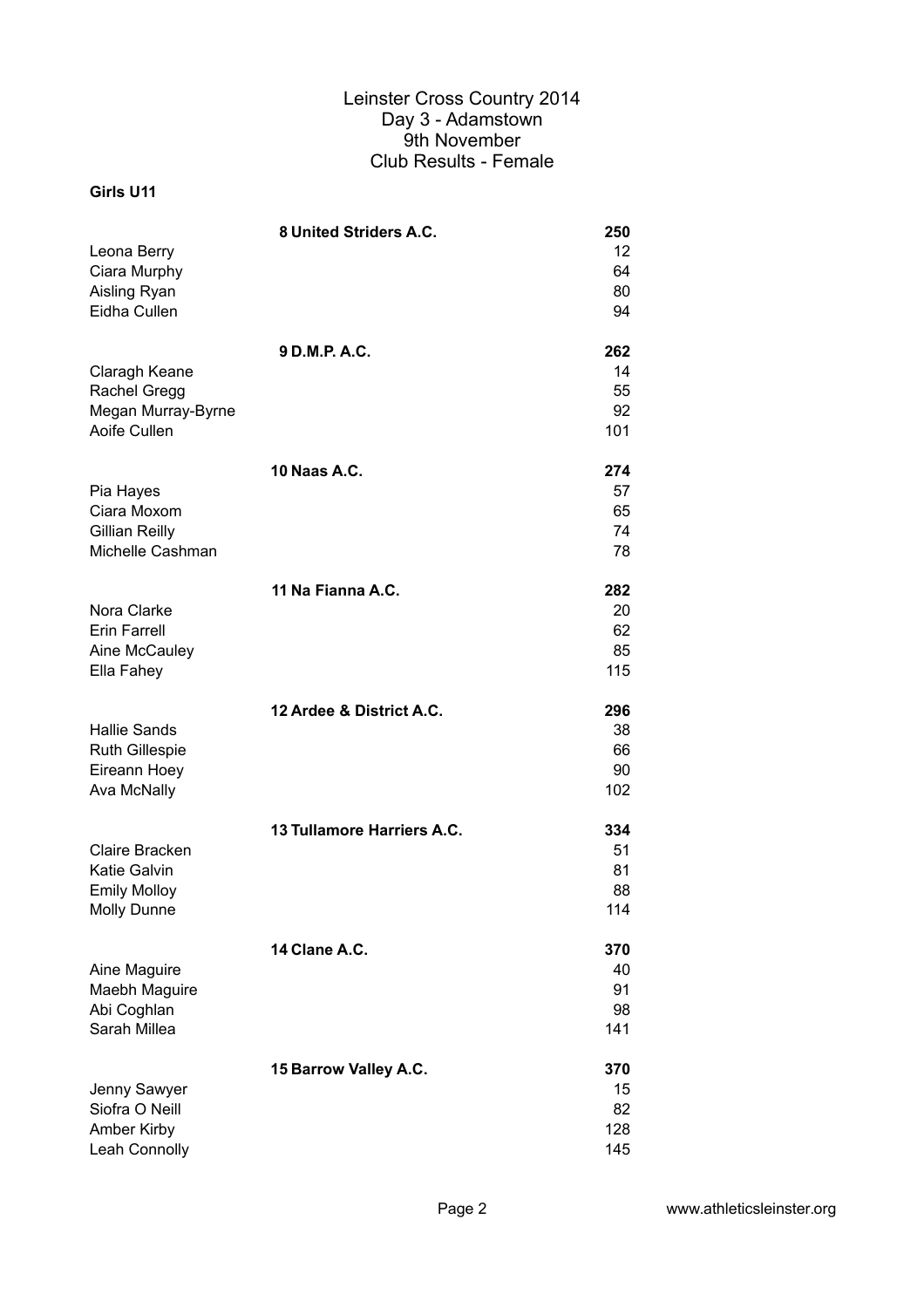|                       | 16 Adamstown A.C.                                   | 381    |
|-----------------------|-----------------------------------------------------|--------|
| Niamh English         |                                                     | 46     |
| Katie English         |                                                     | 73     |
| <b>Isobel English</b> |                                                     | 109    |
| Ciara Mooney          |                                                     | 153    |
|                       | 17 Greystones & District A.C.                       | 389    |
| Eimear Ryan           |                                                     | 26     |
| Sophie Dallaghan      |                                                     | 108    |
| Rebecca Leahy         |                                                     | 116    |
| Alannah Guilfoyle     |                                                     | 139    |
|                       | 18 Glenmore A.C.                                    | 406    |
| Laoise McElroy        |                                                     | 45     |
| Ava Brady             |                                                     | 68     |
| Kate Reilly           |                                                     | 146    |
| Caoimhe McBride       |                                                     | 147    |
|                       | 19 Inbhear Dee A.C.                                 | 440    |
| Justine Cronin        |                                                     | 96     |
| Kayleigh Keogh        |                                                     | 107    |
| <b>Alice Christie</b> |                                                     | 111    |
| Georgia O Connell     |                                                     | 126    |
| Girls U13             |                                                     |        |
| <b>DIooo</b>          | $T_{\alpha\alpha\mu\alpha\mu\alpha\mu\alpha\sigma}$ | Dainte |

| <b>Points</b> |
|---------------|
| 52            |
| 3             |
| 8             |
| 14            |
| 27            |
| 85            |
| 15            |
| 20            |
| 22            |
| 28            |
| 92            |
| 6             |
| 16            |
| 26            |
| 44            |
|               |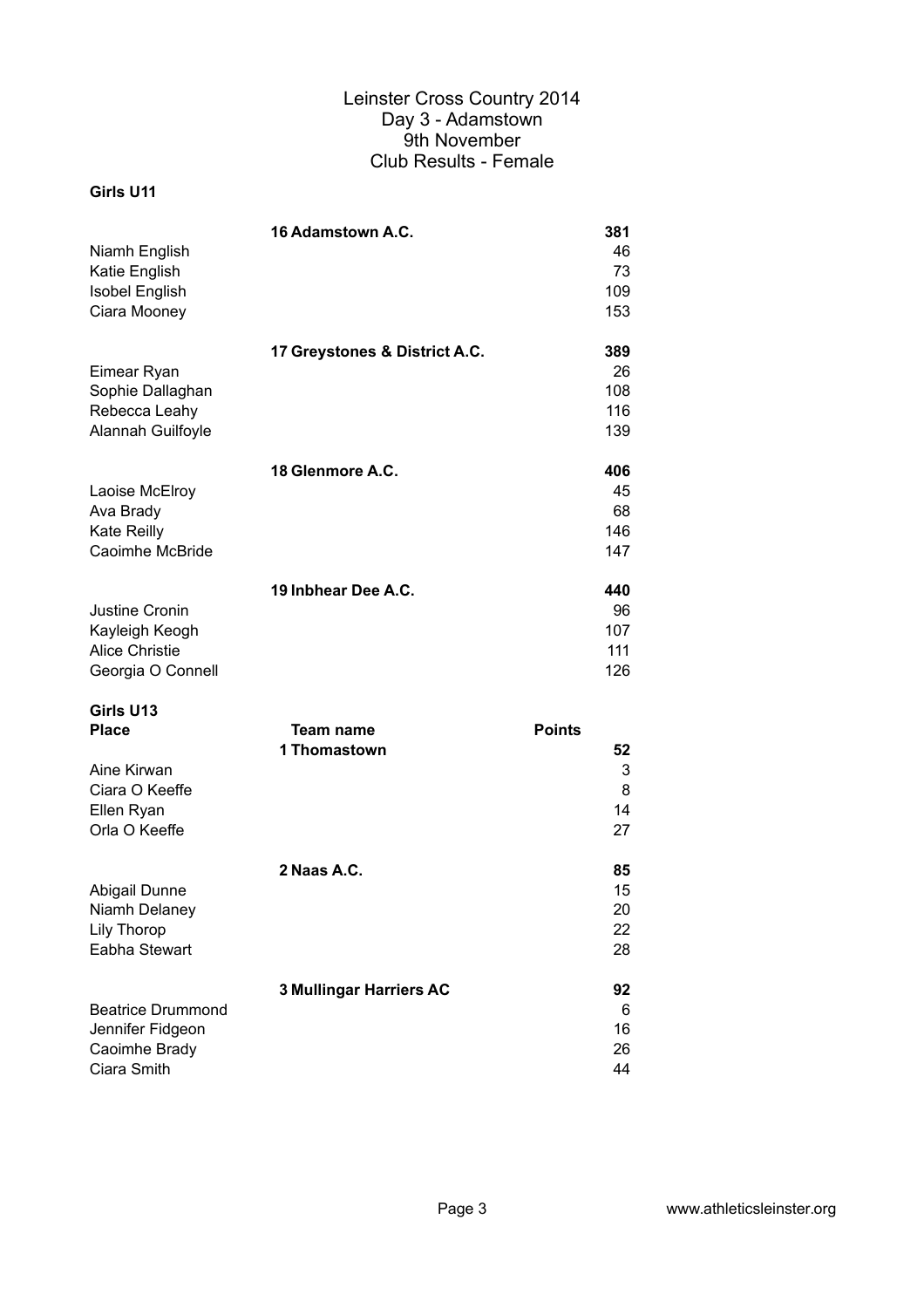| 13<br>31<br>41<br>Laura Mooney<br>Sinead Todd<br>54<br>5 St. L. O'Toole A.C.<br>142<br>Corrine Kenny<br>1<br>Ciara Moore<br>34<br><b>Rhian Kidd</b><br>49<br>58<br>Zoe Garrigan<br>6 St. Coca's A.C.<br>163<br>11<br>Orla Reidy<br>30<br>Kirsten Monaghan<br>42<br>Maud O Shea<br>80<br>7 Inbhear Dee A.C.<br>165<br>12 <sup>2</sup><br><b>Isabelle Carroll</b><br>46<br>Zara Hitchen<br>51<br>Aimee Bell-King<br>56<br><b>8 Kilkenny City Harriers</b><br>199<br>33<br>Hannah O Keeffe<br>36<br><b>Megan Harding Owens</b><br>57<br>Niamh Moore<br>73<br>9 Dunboyne A.C.<br>202<br>10<br>Doireann Ni Fhlatharta<br>35<br><b>Chloe Frazer</b><br>66<br>91<br>Crea Farrel<br>10 Celbridge A.C.<br>202<br>18<br><b>Eleanor Clancy</b><br>45<br>Elena O Toole<br>47<br>Rebecca Carroll<br>92<br>11 Ballyroan Abbeyleix & District A.<br>275 |                  | 4 Tullamore Harriers A.C. | 139 |
|------------------------------------------------------------------------------------------------------------------------------------------------------------------------------------------------------------------------------------------------------------------------------------------------------------------------------------------------------------------------------------------------------------------------------------------------------------------------------------------------------------------------------------------------------------------------------------------------------------------------------------------------------------------------------------------------------------------------------------------------------------------------------------------------------------------------------------------|------------------|---------------------------|-----|
|                                                                                                                                                                                                                                                                                                                                                                                                                                                                                                                                                                                                                                                                                                                                                                                                                                          | Niamh O Reilly   |                           |     |
|                                                                                                                                                                                                                                                                                                                                                                                                                                                                                                                                                                                                                                                                                                                                                                                                                                          | Hanna Larkin     |                           |     |
|                                                                                                                                                                                                                                                                                                                                                                                                                                                                                                                                                                                                                                                                                                                                                                                                                                          |                  |                           |     |
|                                                                                                                                                                                                                                                                                                                                                                                                                                                                                                                                                                                                                                                                                                                                                                                                                                          |                  |                           |     |
|                                                                                                                                                                                                                                                                                                                                                                                                                                                                                                                                                                                                                                                                                                                                                                                                                                          |                  |                           |     |
|                                                                                                                                                                                                                                                                                                                                                                                                                                                                                                                                                                                                                                                                                                                                                                                                                                          |                  |                           |     |
|                                                                                                                                                                                                                                                                                                                                                                                                                                                                                                                                                                                                                                                                                                                                                                                                                                          |                  |                           |     |
|                                                                                                                                                                                                                                                                                                                                                                                                                                                                                                                                                                                                                                                                                                                                                                                                                                          |                  |                           |     |
|                                                                                                                                                                                                                                                                                                                                                                                                                                                                                                                                                                                                                                                                                                                                                                                                                                          |                  |                           |     |
|                                                                                                                                                                                                                                                                                                                                                                                                                                                                                                                                                                                                                                                                                                                                                                                                                                          |                  |                           |     |
|                                                                                                                                                                                                                                                                                                                                                                                                                                                                                                                                                                                                                                                                                                                                                                                                                                          |                  |                           |     |
|                                                                                                                                                                                                                                                                                                                                                                                                                                                                                                                                                                                                                                                                                                                                                                                                                                          | Aoife Rattigan   |                           |     |
|                                                                                                                                                                                                                                                                                                                                                                                                                                                                                                                                                                                                                                                                                                                                                                                                                                          |                  |                           |     |
|                                                                                                                                                                                                                                                                                                                                                                                                                                                                                                                                                                                                                                                                                                                                                                                                                                          |                  |                           |     |
|                                                                                                                                                                                                                                                                                                                                                                                                                                                                                                                                                                                                                                                                                                                                                                                                                                          |                  |                           |     |
|                                                                                                                                                                                                                                                                                                                                                                                                                                                                                                                                                                                                                                                                                                                                                                                                                                          | Eve Rafter       |                           |     |
|                                                                                                                                                                                                                                                                                                                                                                                                                                                                                                                                                                                                                                                                                                                                                                                                                                          |                  |                           |     |
|                                                                                                                                                                                                                                                                                                                                                                                                                                                                                                                                                                                                                                                                                                                                                                                                                                          |                  |                           |     |
|                                                                                                                                                                                                                                                                                                                                                                                                                                                                                                                                                                                                                                                                                                                                                                                                                                          |                  |                           |     |
|                                                                                                                                                                                                                                                                                                                                                                                                                                                                                                                                                                                                                                                                                                                                                                                                                                          |                  |                           |     |
|                                                                                                                                                                                                                                                                                                                                                                                                                                                                                                                                                                                                                                                                                                                                                                                                                                          | Abbey Gilsenan   |                           |     |
|                                                                                                                                                                                                                                                                                                                                                                                                                                                                                                                                                                                                                                                                                                                                                                                                                                          |                  |                           |     |
|                                                                                                                                                                                                                                                                                                                                                                                                                                                                                                                                                                                                                                                                                                                                                                                                                                          |                  |                           |     |
|                                                                                                                                                                                                                                                                                                                                                                                                                                                                                                                                                                                                                                                                                                                                                                                                                                          |                  |                           |     |
|                                                                                                                                                                                                                                                                                                                                                                                                                                                                                                                                                                                                                                                                                                                                                                                                                                          |                  |                           |     |
|                                                                                                                                                                                                                                                                                                                                                                                                                                                                                                                                                                                                                                                                                                                                                                                                                                          | Lauren McConnell |                           |     |
|                                                                                                                                                                                                                                                                                                                                                                                                                                                                                                                                                                                                                                                                                                                                                                                                                                          |                  |                           |     |
|                                                                                                                                                                                                                                                                                                                                                                                                                                                                                                                                                                                                                                                                                                                                                                                                                                          |                  |                           |     |
|                                                                                                                                                                                                                                                                                                                                                                                                                                                                                                                                                                                                                                                                                                                                                                                                                                          |                  |                           |     |
|                                                                                                                                                                                                                                                                                                                                                                                                                                                                                                                                                                                                                                                                                                                                                                                                                                          |                  |                           |     |
|                                                                                                                                                                                                                                                                                                                                                                                                                                                                                                                                                                                                                                                                                                                                                                                                                                          | Laoise Lenehan   |                           |     |
|                                                                                                                                                                                                                                                                                                                                                                                                                                                                                                                                                                                                                                                                                                                                                                                                                                          |                  |                           |     |
|                                                                                                                                                                                                                                                                                                                                                                                                                                                                                                                                                                                                                                                                                                                                                                                                                                          |                  |                           |     |
|                                                                                                                                                                                                                                                                                                                                                                                                                                                                                                                                                                                                                                                                                                                                                                                                                                          |                  |                           |     |
|                                                                                                                                                                                                                                                                                                                                                                                                                                                                                                                                                                                                                                                                                                                                                                                                                                          |                  |                           |     |
|                                                                                                                                                                                                                                                                                                                                                                                                                                                                                                                                                                                                                                                                                                                                                                                                                                          | Jessica Brennan  |                           | 17  |
| Niamh McDonald<br>37<br>Sarah Delaney<br>85                                                                                                                                                                                                                                                                                                                                                                                                                                                                                                                                                                                                                                                                                                                                                                                              |                  |                           |     |
| Isobel Churchouse<br>136                                                                                                                                                                                                                                                                                                                                                                                                                                                                                                                                                                                                                                                                                                                                                                                                                 |                  |                           |     |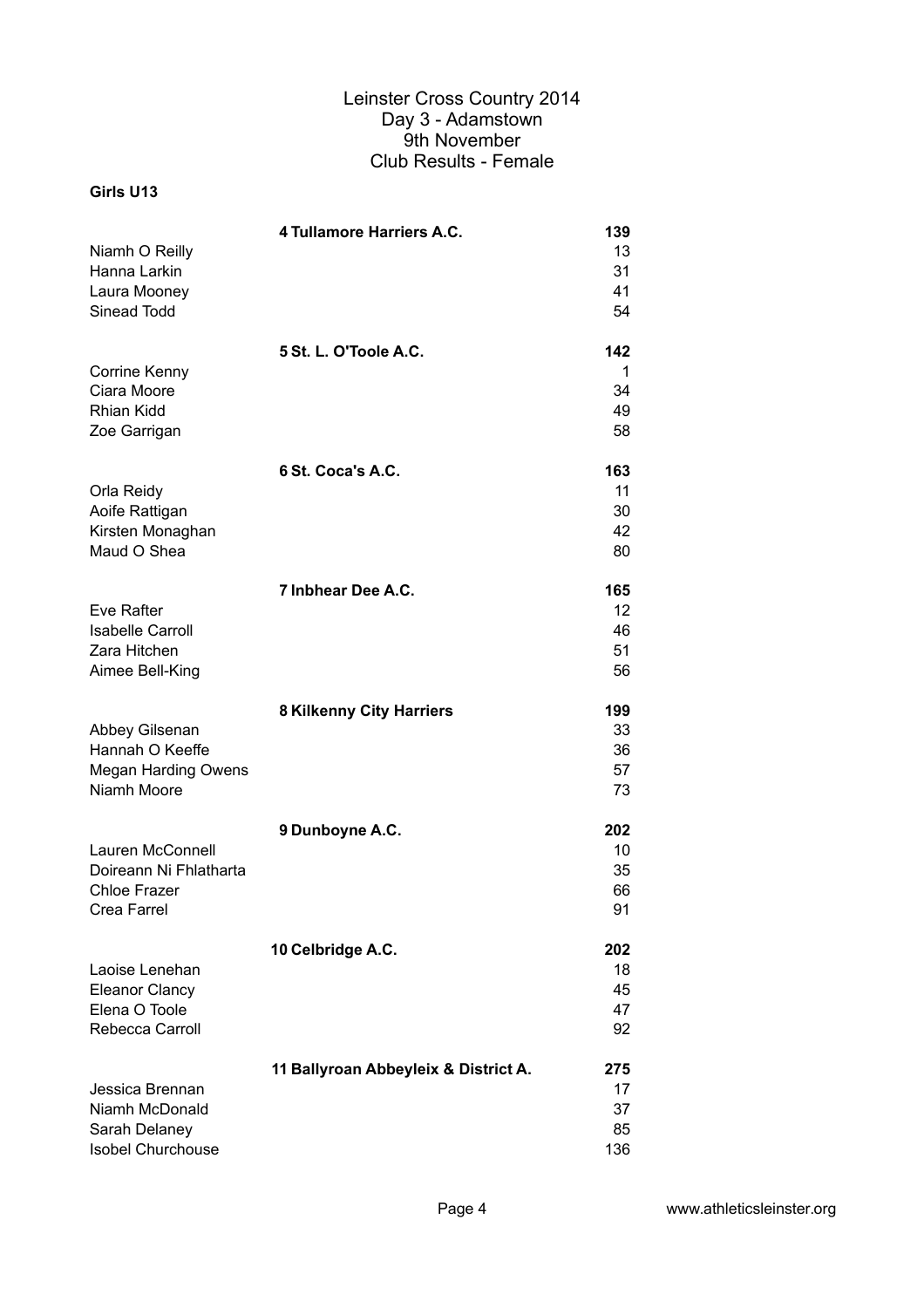|                         | 12 Dunleer A.C.         | 298 |
|-------------------------|-------------------------|-----|
| <b>Theresa Russell</b>  |                         | 5   |
| Jenifer Trainer         |                         | 60  |
| Jessica Welsh           |                         | 95  |
| <b>Ashling Matthews</b> |                         | 138 |
|                         | 13 United Striders A.C. | 343 |
|                         |                         |     |
| <b>Aisling Power</b>    |                         | 61  |
| Eve Byrne               |                         | 65  |
| Clodagh Foran           |                         | 94  |
| Erinn Shannon           |                         | 123 |
|                         | 14 Ardattin A.C.        | 370 |
| Kayla Nolan             |                         | 23  |
| Aoife Carroll           |                         | 102 |
|                         |                         |     |
| Eve Furlong             |                         | 118 |
| Emma Mulvihill          |                         | 127 |

| Girls U15<br><b>Place</b>                                  | Team name                 | <b>Points</b>            |
|------------------------------------------------------------|---------------------------|--------------------------|
| Susan Glennon<br>Aoife Darby<br>Andrea Brady<br>Laura Shaw | 1 Mullingar Harriers AC   | 38<br>1<br>6<br>15<br>16 |
| Eva Roche                                                  | 2 St. L. O'Toole A.C.     | 93<br>4<br>25            |
| Sara Doyle<br>Natasha Doyle<br>Ciara Murphy                |                           | 29<br>35                 |
|                                                            | 3 Na Fianna A.C.          | 97                       |
| Sarah Clarke                                               |                           | 9                        |
| Amy Clarke                                                 |                           | 17                       |
| Emier Fagan<br><b>Emma Neary</b>                           |                           | 30<br>41                 |
|                                                            | 4 Tullamore Harriers A.C. | 109                      |
| <b>Claire Rafter</b>                                       |                           | 2                        |
| Danielle Donegan                                           |                           | 7                        |
| Martina Byrne                                              |                           | 48                       |
| Tara Joyce                                                 |                           | 52                       |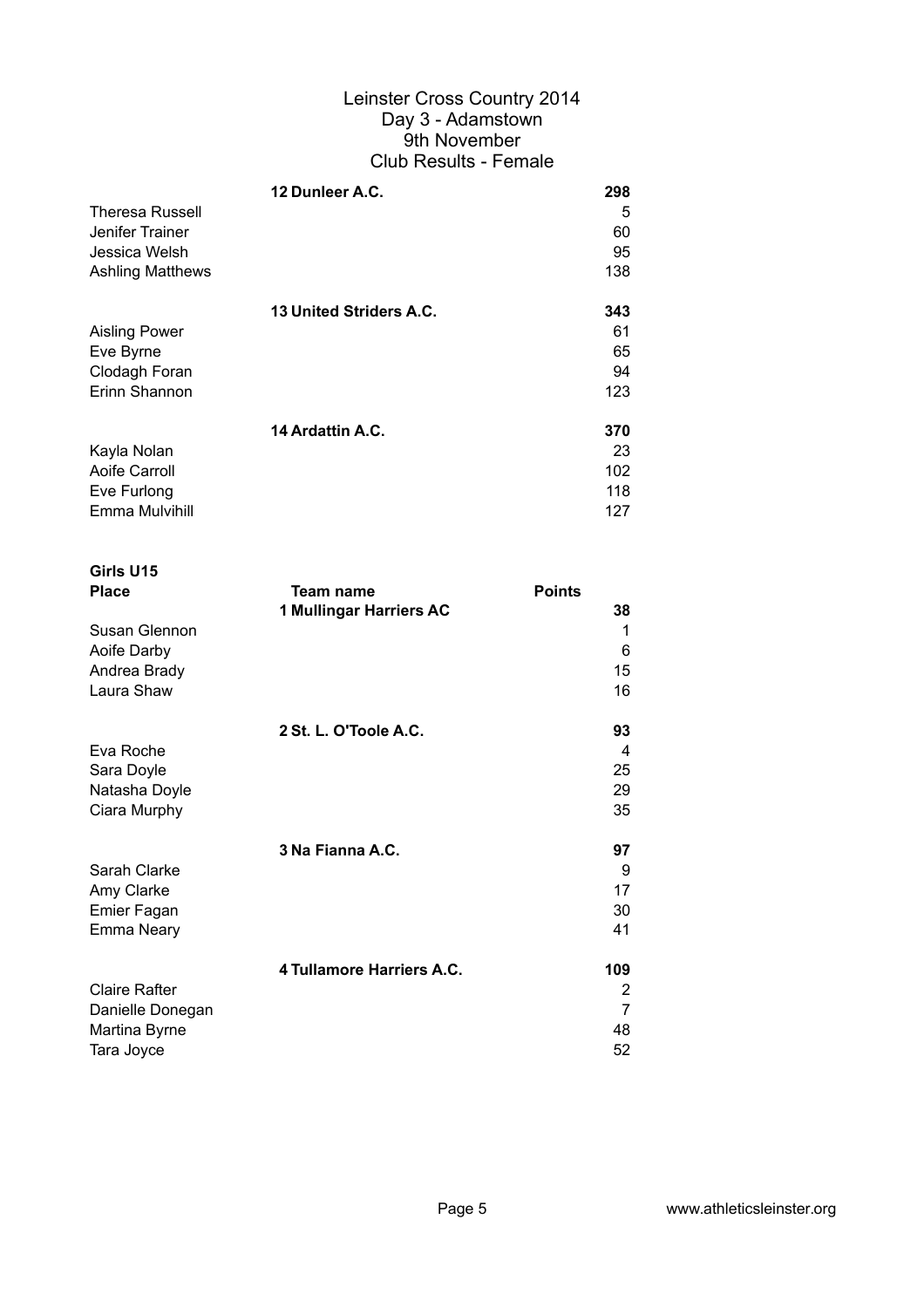|                       | 5 Naas A.C.              | 136 |
|-----------------------|--------------------------|-----|
| Hazel McLoughlin      |                          | 11  |
| Hannah Grant          |                          | 36  |
| <b>Kate Grant</b>     |                          | 39  |
| Abigail Farmer        |                          | 50  |
|                       | 6 St. Senan's A.C.       | 150 |
| Aoife Allen           |                          | 5   |
| <b>Nell Murphy</b>    |                          | 27  |
| Aine Phelan           |                          | 45  |
| Lorna Monahan         |                          | 73  |
|                       | 7 Inbhear Dee A.C.       | 176 |
| Amy O Brien           |                          | 3   |
| Aine Cahill           |                          | 44  |
| Mia Ryan              |                          | 59  |
| Jessica Ryan          |                          | 70  |
|                       | 8 Kilkenny City Harriers | 180 |
| Ella Richardson       |                          | 10  |
| Annie McEvoy          |                          | 31  |
| Izzy Shine            |                          | 62  |
| Dara Scobie           |                          | 77  |
|                       |                          |     |
|                       | 9 United Striders A.C.   | 304 |
| <b>Grace Costello</b> |                          | 63  |
| Katie Murphy          |                          | 74  |
| Joanne Kelly          |                          | 83  |
| Ciara Kelly           |                          | 84  |

| Girls U17          |                           |               |
|--------------------|---------------------------|---------------|
| <b>Place</b>       | Team name                 | <b>Points</b> |
|                    | 1 Inbhear Dee A.C.        | 23            |
| Hana Blake         |                           | 2             |
| Emma O Brien       |                           | 4             |
| Ailbhe Flynn       |                           | 6             |
| Nicole Devitt      |                           | 11            |
|                    | 2 Naas A.C.               | 73            |
| Ruth O Hara        |                           | 3             |
| Aisling Roche      |                           | 14            |
| Ciara Robotham     |                           | 24            |
| Anna Cleary        |                           | 32            |
|                    | 3 Tullamore Harriers A.C. | 98            |
| Cara Todd          |                           | 16            |
| <b>Katie Dunne</b> |                           | 21            |
| Niamh Milner       |                           | 28            |
| Chloe Harte        |                           | 33            |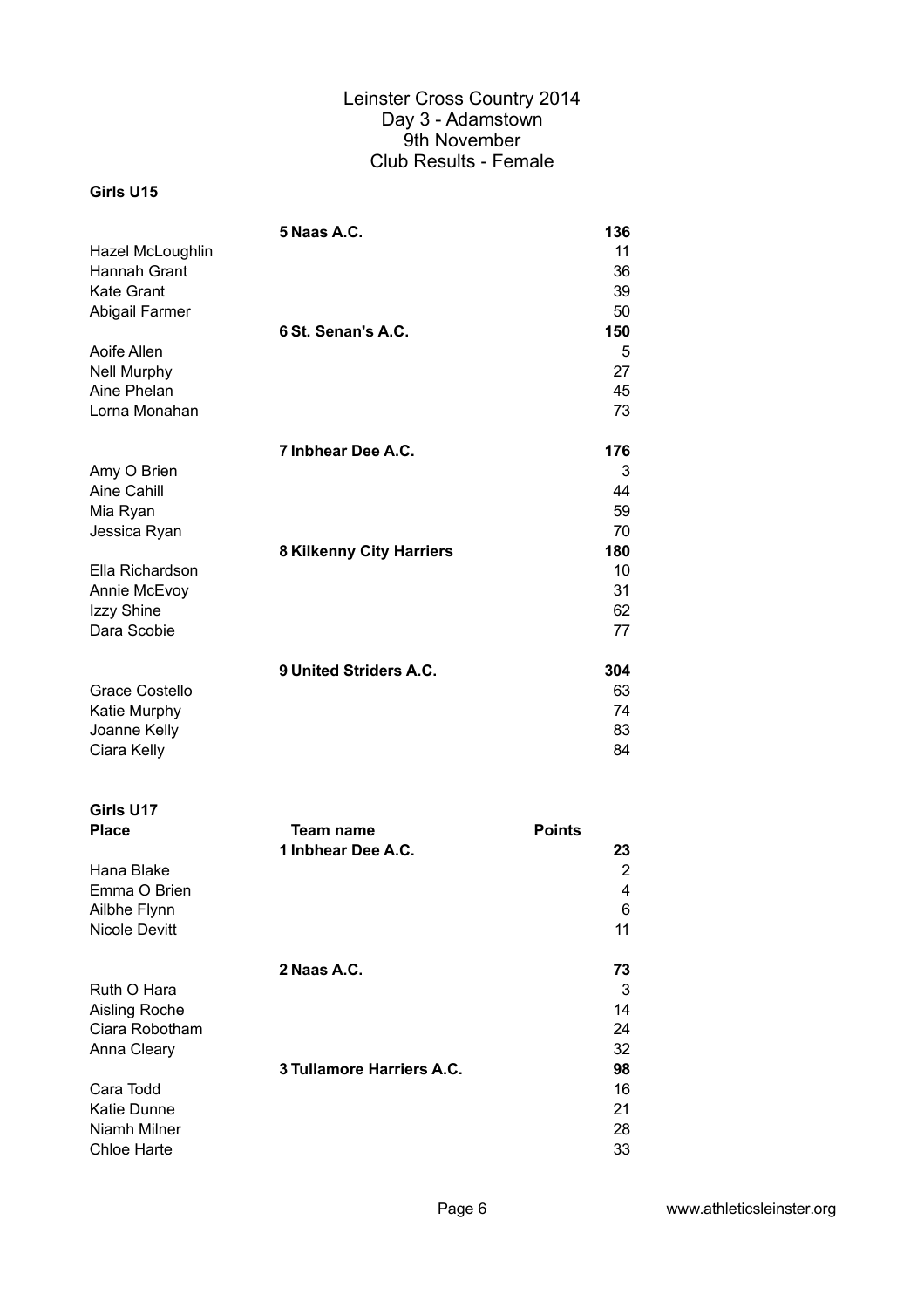#### **Girls U17**

|                      | 4 Mullingar Harriers AC         | 100 |
|----------------------|---------------------------------|-----|
| Alanna Bate          |                                 | 5   |
| Ellen Cronin         |                                 | 18  |
| <b>Katie Daly</b>    |                                 | 37  |
| <b>Meabh McNulty</b> |                                 | 40  |
|                      |                                 |     |
|                      | <b>5 Kilkenny City Harriers</b> | 101 |
| Annie O Connor       |                                 | 10  |
| Abigal O Keeffe      |                                 | 23  |
| Grace Richardson     |                                 | 26  |
| Jennifer O Keeffe    |                                 | 42  |
| Aoibhne Murphy       |                                 | 43  |

| Girls U19<br><b>Place</b> | Team name                 | <b>Points</b> |
|---------------------------|---------------------------|---------------|
|                           | 1 Tullamore Harriers A.C. | 15            |
| <b>Emily Grennan</b>      |                           | 4             |
| Eileen Rafter             |                           | 5             |
| Nadine Donegan            |                           | 6             |
|                           | 2 Naas A.C.               | 24            |
| Siobhan Delaney           |                           | 2             |
| <b>Ruth Murphy</b>        |                           | 9             |
| <b>Emily Sheehan</b>      |                           | 13            |

# **Intermediate Ladies**

| <b>Place</b>       | Team name                   | <b>Points</b>   |
|--------------------|-----------------------------|-----------------|
|                    | 1 Dublin City Harriers A.C. | 30              |
| Niamh Donnelly     |                             | 3               |
| Aislinn Moorhouse  |                             | 7               |
| Sinead Cronin      |                             | 8               |
| Aoife Ni Bhroin    |                             | 12 <sup>2</sup> |
|                    | 2 Liffey Valley A.C.        | 56              |
| Aileen Gittens     |                             | 5               |
| Sile Carroll       |                             | 10              |
| Siobhan Keenehan   |                             | 13              |
| Eimear Nicanbhaird |                             | 28              |
|                    | 3 Kilmore A.C.              | 81              |
| Annaleigh Hore     |                             | 4               |
| Sarah Bates        |                             | 23              |
| Sharon Kehoe       |                             | 25              |
| Sinead O Brien     |                             | 29              |